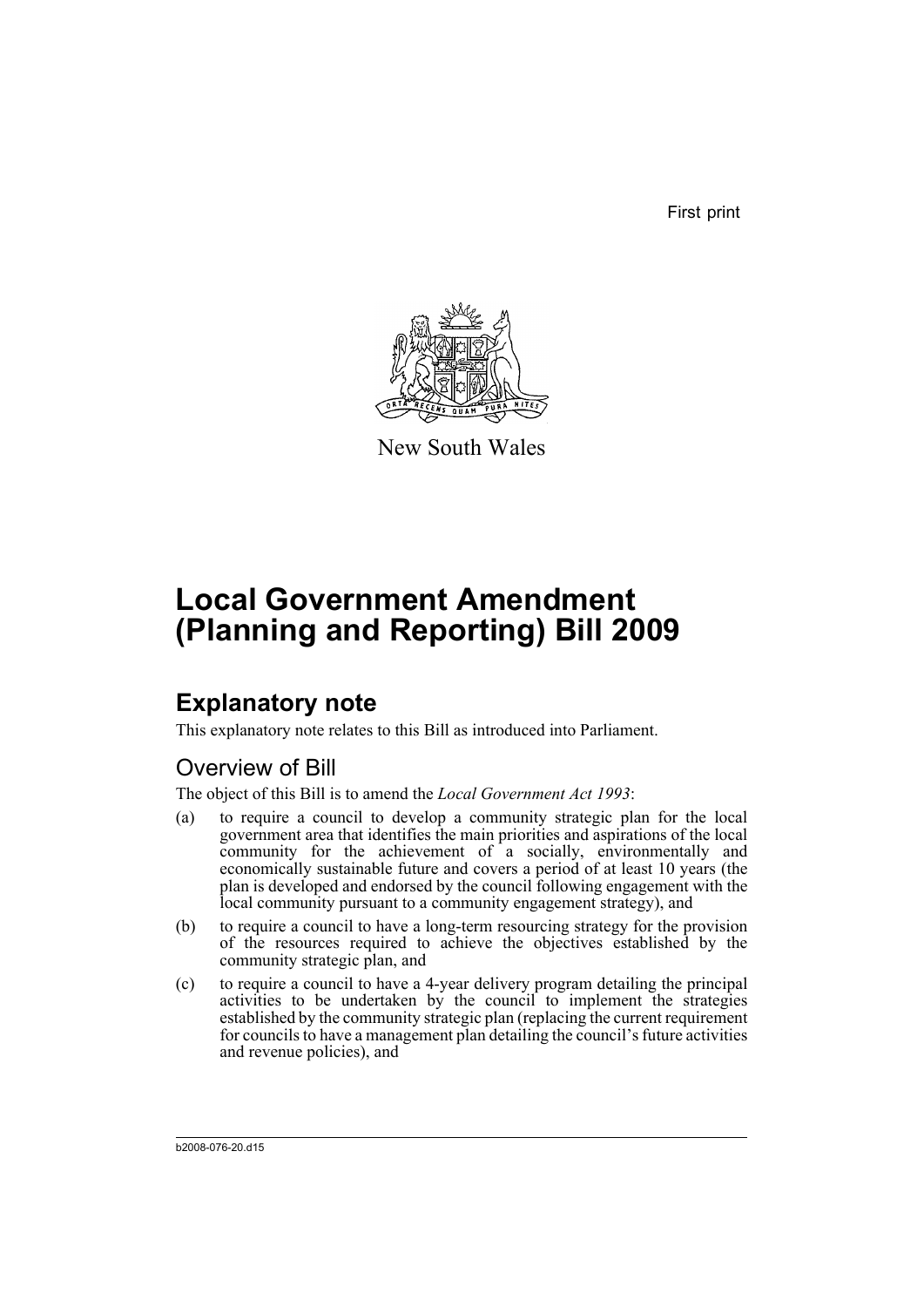Explanatory note

- (d) to require a council's delivery program to be supported by an annual operational plan detailing the activities to be engaged in by the council as part of the delivery program covering that year and providing a statement of the council's revenue policy for that year, and
- (e) to consolidate and streamline annual reporting requirements for councils to reflect the replacement of the management plan with a delivery program and operational plan (with provision for the matters to be reported on to be included in the regulations) and to require a council's annual report for the year prior to the year in which an ordinary election is held to include a report on achievements in implementing the community strategic plan and a state of the environment report, and
- (f) to provide for the Director-General of the Department of Local Government to establish integrated planning and reporting guidelines to impose requirements in connection with the preparation, development and review of, and the contents of, community strategic plans, resourcing strategies, delivery programs, operational plans, community engagement strategies, annual reports and state of the environment reports, and
- (g) to amend a council's charter to include specific reference to long-term strategic planning on behalf of the local community, planning for the assets for which the council is responsible and the promotion of social justice principles, and
- (h) to include in the role of a councillor a civic leadership role in guiding the development of the community strategic plan and responsibility for monitoring the implementation of the council's delivery program, and
- (i) to include as a function of the general manager of a council the function of assisting the council in connection with the development and implementation of the community strategic plan and council's resourcing strategy, delivery program and operational plan and the preparation of its annual report and state of the environment report, and
- (j) to provide transitional arrangements for the phasing in of the new planning and reporting requirements over a 3-year period.

#### Outline of provisions

**Clause 1** sets out the name (also called the short title) of the proposed Act.

**Clause 2** provides for the commencement of the proposed Act on the date of assent to the proposed Act.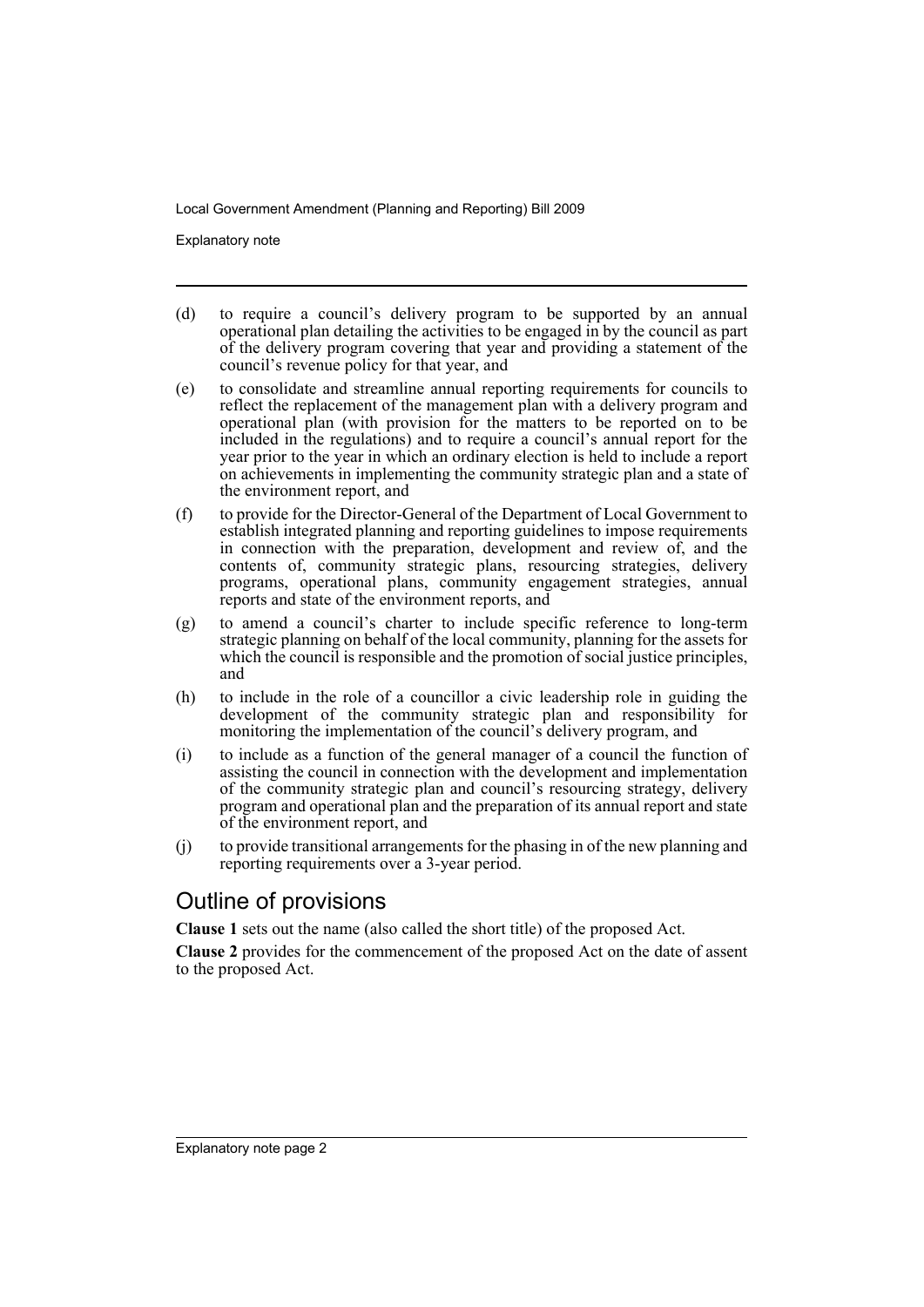Explanatory note

#### **Schedule 1 Amendment of Local Government Act 1993 No 30**

**Schedule 1 [1]** amends a council's charter to include specific reference to long-term strategic planning on behalf of the local community, planning for the assets for which the council is responsible and the promotion of social justice principles.

**Schedule 1 [2], [5], [7]–[9], [11] and [13]–[18]** make consequential amendments.

**Schedule 1 [3]** requires a community strategic plan and a council's delivery program and operational plan to be publicly available free of charge.

**Schedule 1 [4]** provides that the role of a councillor includes a civic leadership role in guiding the development of the community strategic plan and responsibility for monitoring the implementation of the council's delivery program.

**Schedule 1 [6]** provides that it is a function of the general manager of a council to assist the council in connection with the development and implementation of the community strategic plan and the council's resourcing strategy, delivery program and operational plan and the preparation of its annual report and state of the environment report.

**Schedule 1 [10]** replaces existing provisions that require the preparation by a council of a management plan with respect to its work, activities and revenue policy with the following provisions for strategic planning by councils:

Proposed section 402 requires each local government area to have a community strategic plan that has been developed and endorsed by the council and that identifies the main priorities and aspirations for the future of the local government area covering a period of at least 10 years. A community strategic plan must establish strategic objectives together with strategies for achieving those objectives. A council is also required to establish and implement a community engagement strategy for engagement with the local community in connection with the development of the community strategic plan.

Proposed section 403 requires a council to have a long-term resourcing strategy for the provision of the resources required to implement the strategies established by the community strategic plan.

Proposed section 404 requires a council to have a delivery program detailing the principal activities to be undertaken by the council to implement the strategies established by the community strategic plan and including a method of assessment to determine the effectiveness of each principal activity detailed in the delivery program in implementing the strategies and achieving the strategic objectives at which the activity is directed. A council must establish a new delivery program after each ordinary election to cover the principal activities of the council for the 4-year period commencing on 1 July following the election.

Proposed section 405 requires a council to have an operational plan that is adopted before the beginning of each year and details the activities to be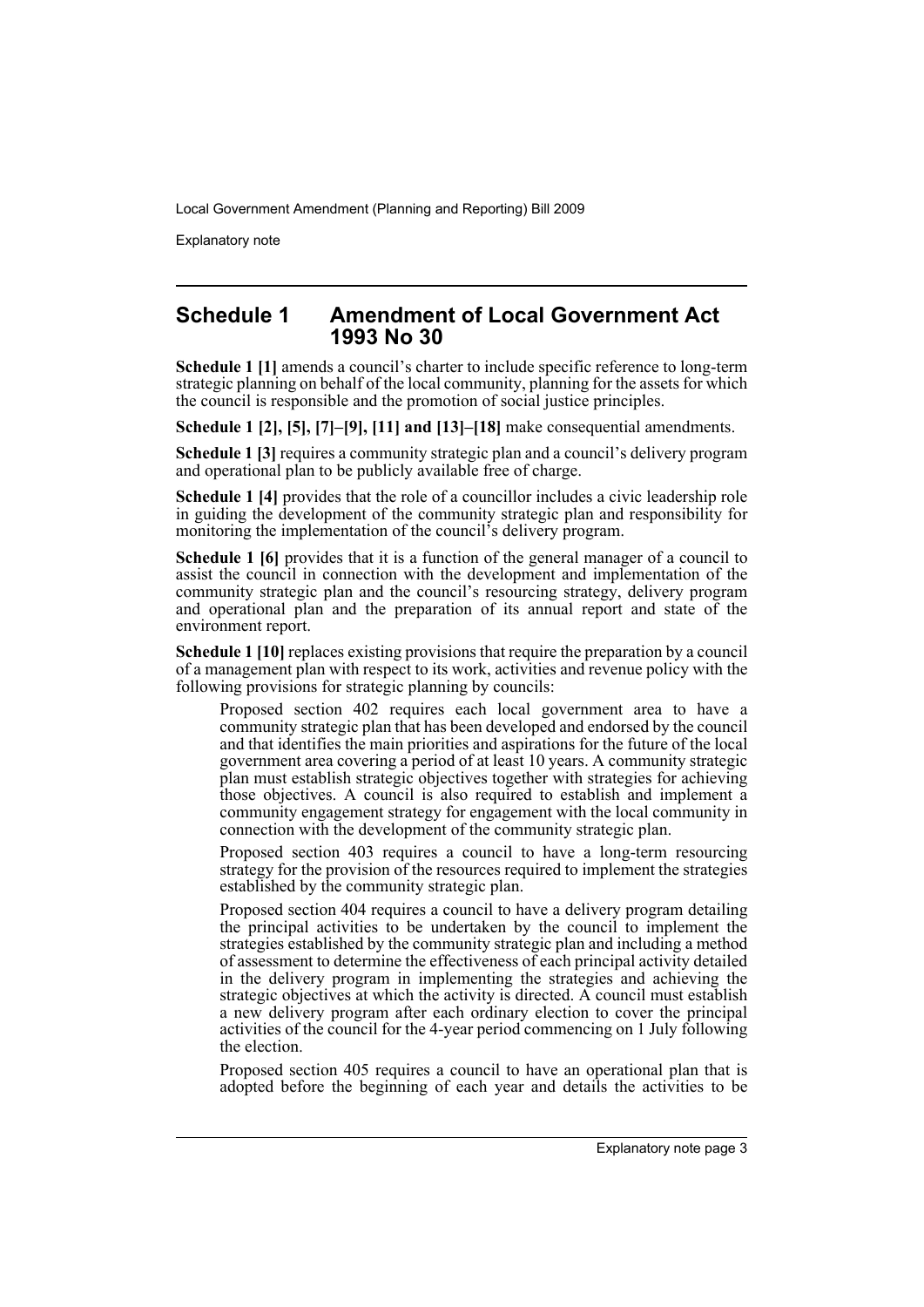Explanatory note

engaged in by the council during the year as part of the delivery program covering that year. An operational plan must include a statement of the council's revenue policy for the year covered by the operational plan.

Proposed section 406 requires the Director-General to establish integrated planning and reporting guidelines (*the guidelines*) that will impose requirements in connection with the preparation, development and review of, and the contents of, the community strategic plan, resourcing strategy, delivery program, operational plan, community engagement strategy, annual report and state of the environment report of a council.

**Schedule 1 [12]** makes the following changes to the annual reporting requirements for councils:

- (a) a council will report annually on its achievements in implementing its delivery program and the effectiveness of the principal activities undertaken in achieving the objectives at which those activities are directed (instead of reporting on its achievements with respect to the objectives and performance targets set out in its management plan, as at present),
- (b) a council's annual report in the year in which an ordinary election is held will also be required to report on the council's achievements in implementing the community strategic plan over the previous 4 years,
- (c) an annual report must be prepared in accordance with the guidelines,
- (d) the detailed content of an annual report will be provided for in the regulations and the guidelines rather than being set out in the *Local Government Act 1993*,
- (e) an annual report in the year in which an ordinary election is held will be required to include a state of the environment report.

**Schedule 1 [19]** inserts a savings and transitional regulation-making power.

**Schedule 1 [20]** provides for the phasing-in of the proposed new strategic planning provisions over a 3-year period to 30 June 2012 and also provides for the continued application to a council of the existing management plan and annual report provisions until the council is covered by the new strategic planning provisions.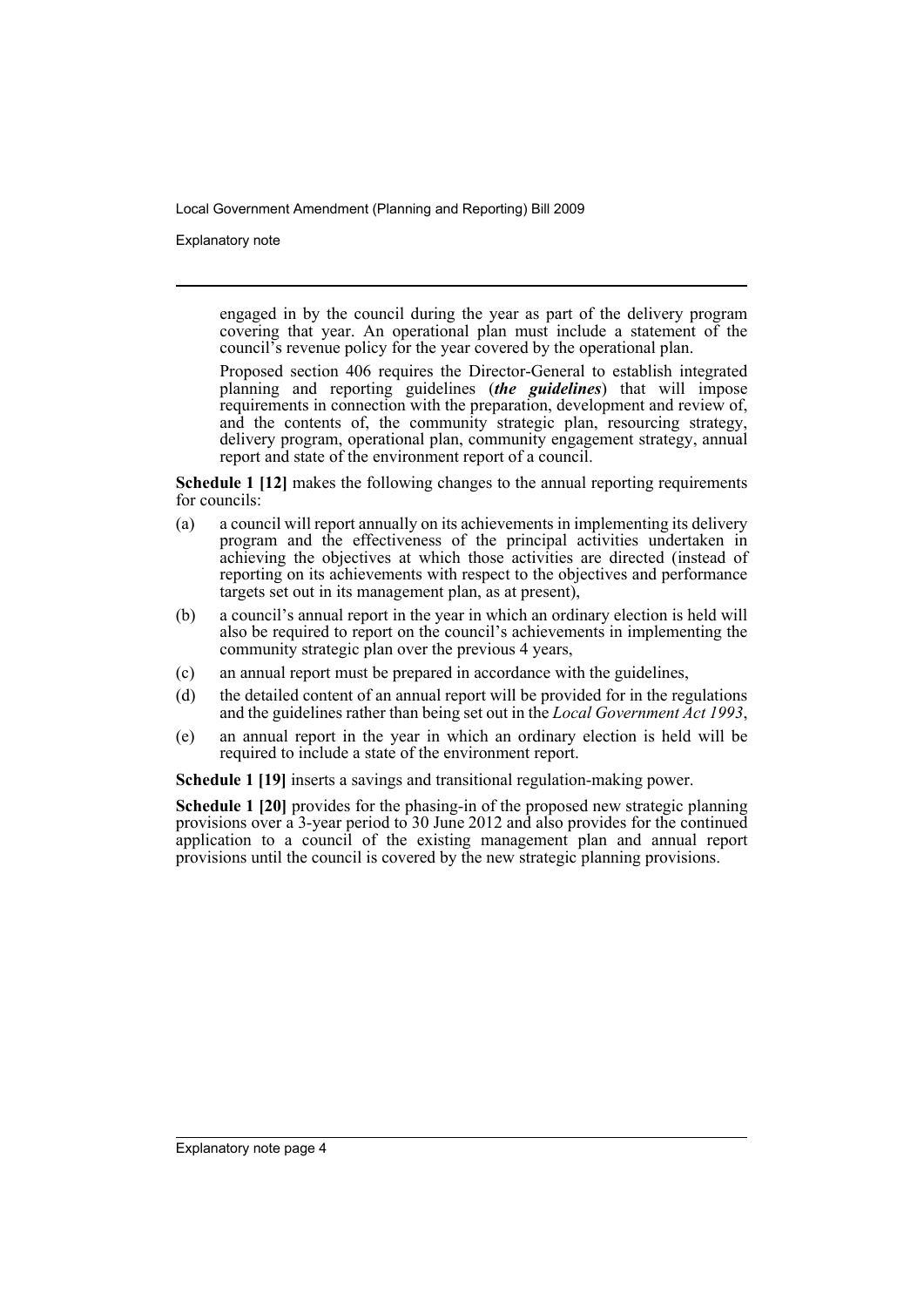First print



New South Wales

# **Local Government Amendment (Planning and Reporting) Bill 2009**

## **Contents**

|                                                         | Page |
|---------------------------------------------------------|------|
| Name of Act                                             |      |
| 2 Commencement                                          |      |
| Schedule 1 Amendment of Local Government Act 1993 No 30 |      |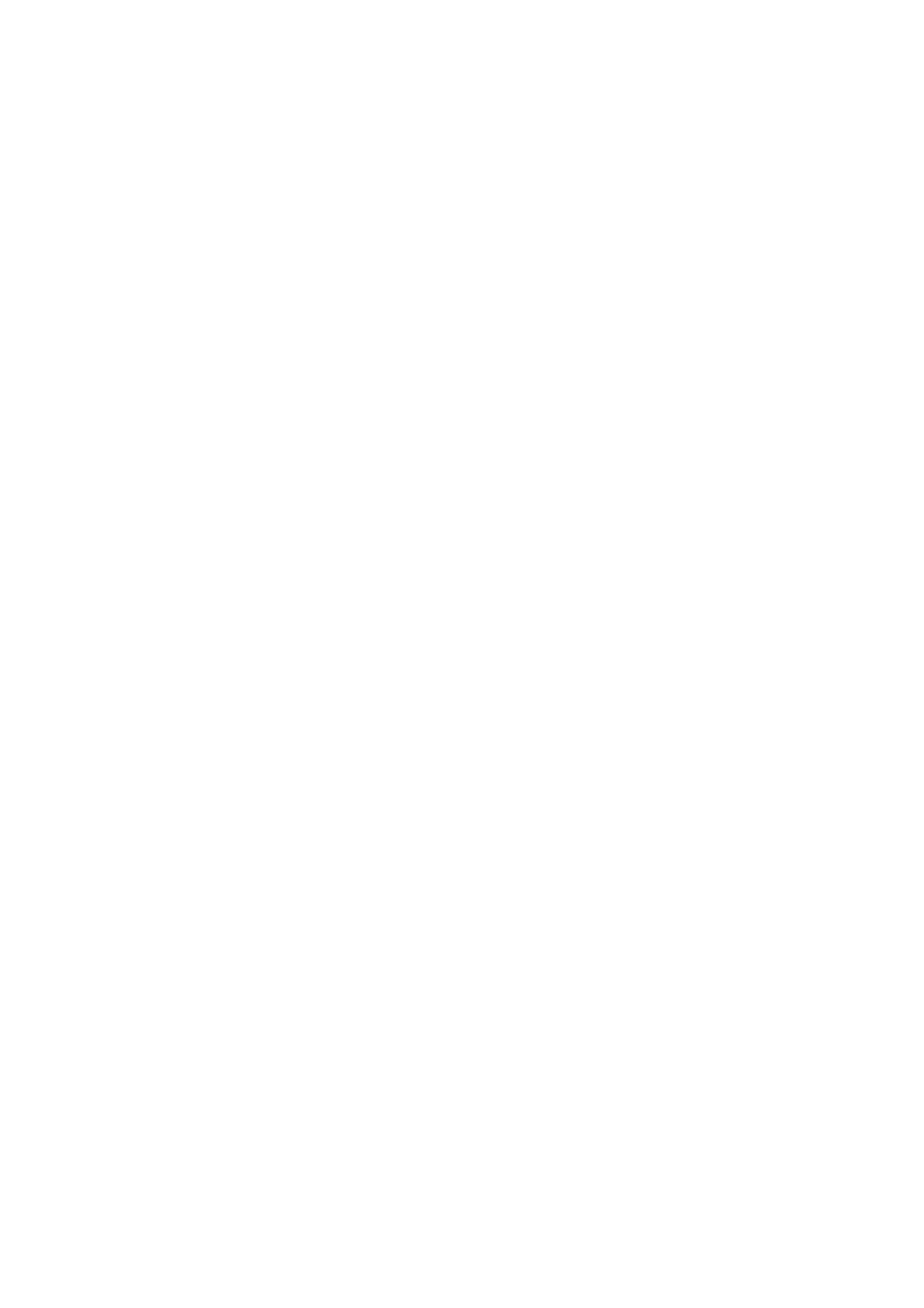

New South Wales

## **Local Government Amendment (Planning and Reporting) Bill 2009**

No , 2009

#### **A Bill for**

An Act to amend the *Local Government Act 1993* to make further provision for strategic planning and reporting by councils; and for other purposes.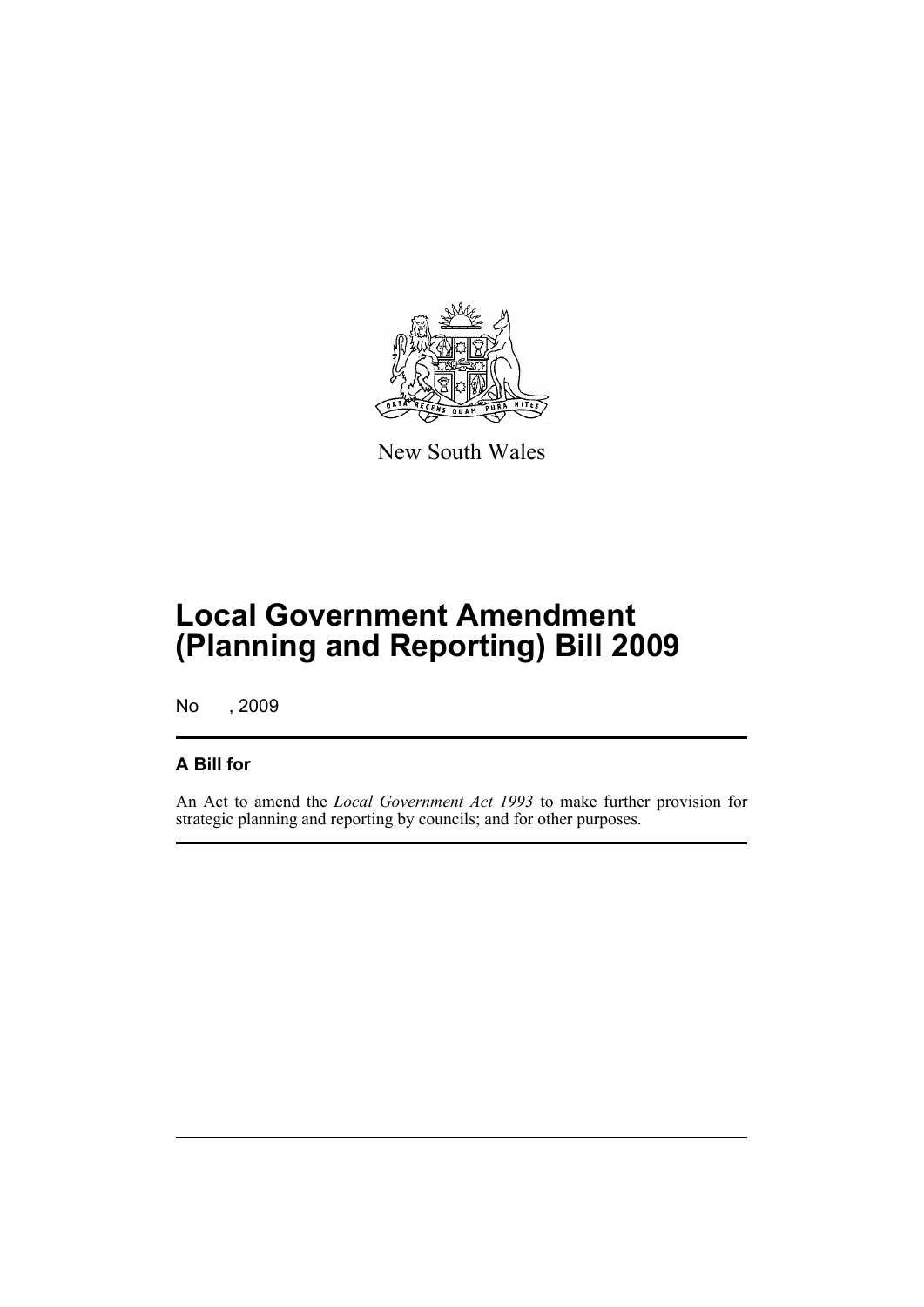<span id="page-7-1"></span><span id="page-7-0"></span>

| The Legislature of New South Wales enacts: |                                                                                         |               |
|--------------------------------------------|-----------------------------------------------------------------------------------------|---------------|
|                                            | Name of Act                                                                             | $\mathcal{P}$ |
|                                            | This Act is the <i>Local Government Amendment (Planning and</i><br>Reporting) Act 2009. | 3<br>4        |
|                                            | Commencement                                                                            | 5             |
|                                            | This Act commences on the date of assent to this Act.                                   | 6             |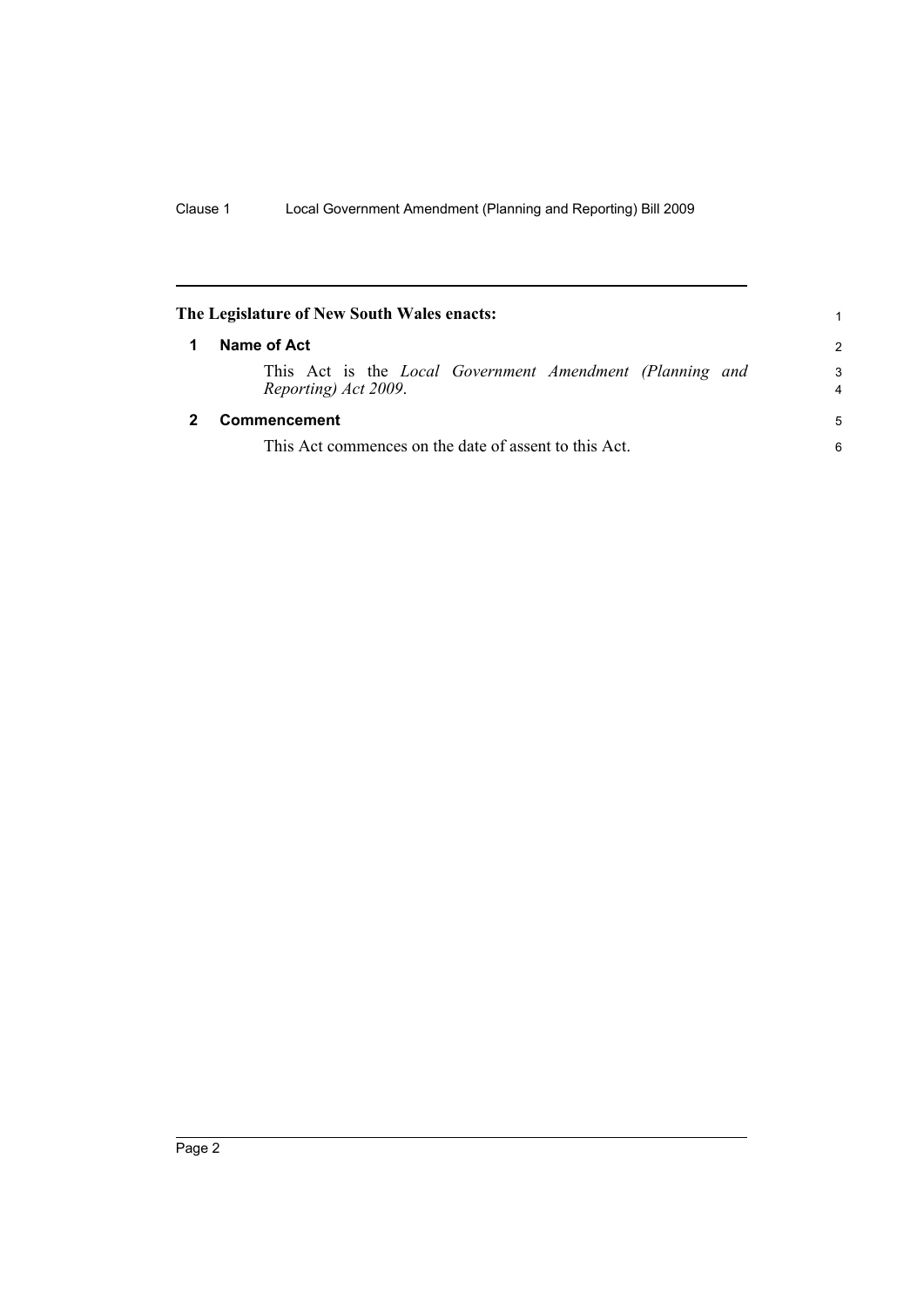Amendment of Local Government Act 1993 No 30 Schedule 1

<span id="page-8-0"></span>

|       | <b>Schedule 1</b><br><b>Amendment of Local Government Act</b><br>1993 No 30                                                                                             | 1<br>$\overline{c}$      |
|-------|-------------------------------------------------------------------------------------------------------------------------------------------------------------------------|--------------------------|
| [1]   | Section 8 The council's charter                                                                                                                                         | 3                        |
|       | Omit the seventh bullet point paragraph from section 8 (1). Insert instead:                                                                                             | 4                        |
|       | to bear in mind that it is the custodian and trustee of public<br>assets and to effectively plan for, account for and manage<br>the assets for which it is responsible. | 5<br>6<br>$\overline{7}$ |
|       | to engage in long-term strategic planning on behalf of the<br>$\bullet$<br>local community                                                                              | $\bf 8$<br>9             |
|       | to exercise its functions in a manner that is consistent with<br>and promotes social justice principles of equity, access,<br>participation and rights                  | 10<br>11<br>12           |
| [2]   | Chapter 4 How can the community influence what a council does?                                                                                                          | 13                       |
|       | Omit the third paragraph of the Introduction to the Chapter. Insert instead:                                                                                            | 14                       |
|       | Apart from the provisions of this Chapter, members of the public                                                                                                        | 15                       |
|       | may influence council decisions concerning matters such as the                                                                                                          | 16                       |
|       | levels of rates and charges, the terms of community strategic                                                                                                           | 17                       |
|       | plans, delivery programs and operational plans, the granting of<br>development consents, etc (which are dealt with in later                                             | 18<br>19                 |
|       | Chapters) by participating in council community engagement                                                                                                              | 20                       |
|       | activities including by making submissions to the council and                                                                                                           | 21                       |
|       | comments on or objections to proposals relating to those matters.                                                                                                       | 22                       |
| $[3]$ | Section 12 What information is publicly available?                                                                                                                      | 23                       |
|       | Omit the sixth bullet point paragraph from section 12 (1). Insert instead:                                                                                              | 24                       |
|       | community strategic plan                                                                                                                                                | 25                       |
|       | delivery program and operational plan                                                                                                                                   | 26                       |
| [4]   | Section 232 What is the role of a councillor?                                                                                                                           | 27                       |
|       | Insert before the first bullet point paragraph of section $232$ (1):                                                                                                    | 28                       |
|       | to provide a civic leadership role in guiding the                                                                                                                       | 29                       |
|       | development of the community strategic plan for the area                                                                                                                | 30                       |
|       | and to be responsible for monitoring the implementation of                                                                                                              | 31                       |

and to be responsible for monitoring the implementation of the council's delivery program

32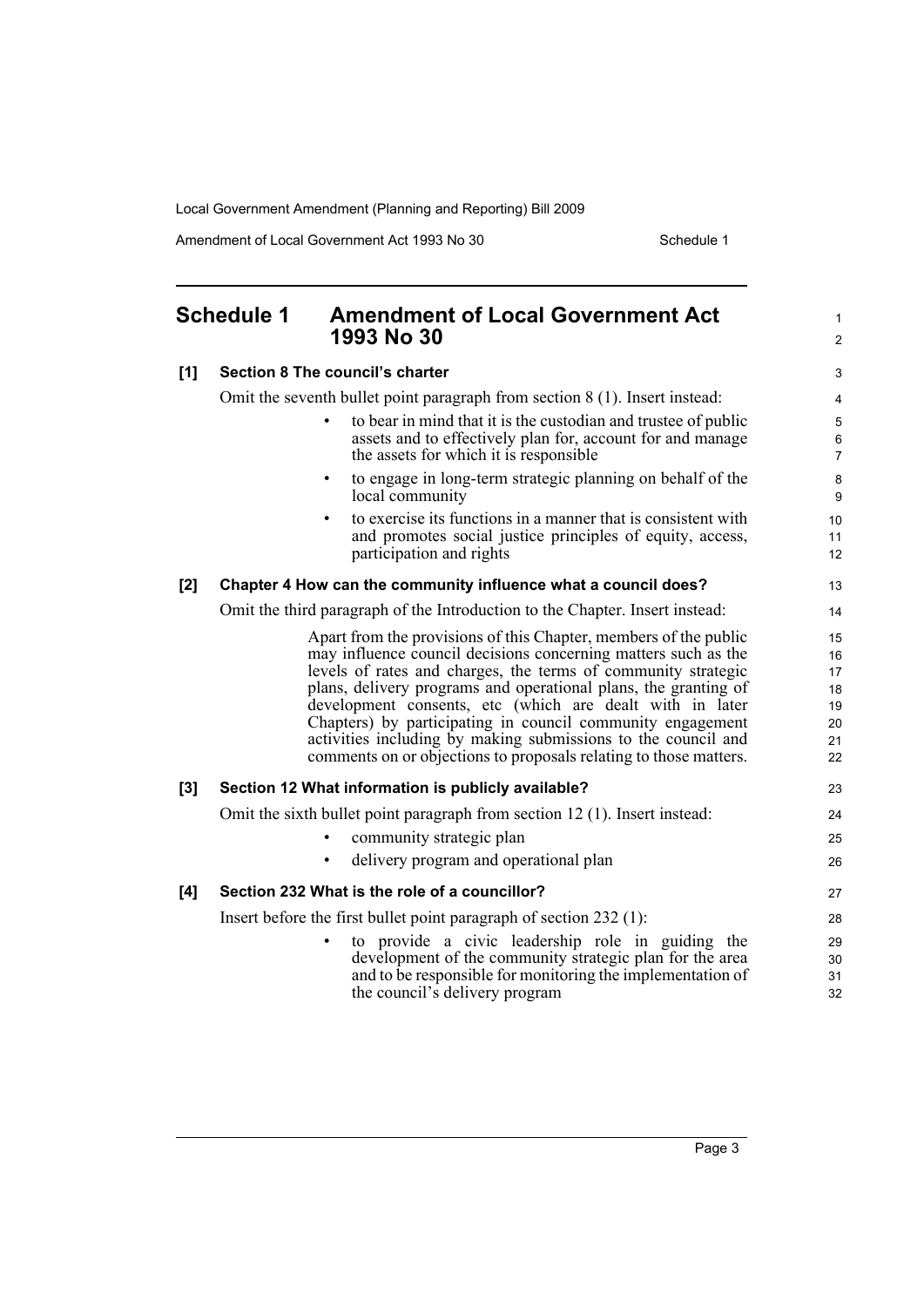Schedule 1 Amendment of Local Government Act 1993 No 30

| [5] | <b>Section 232 (1)</b>                                                                                                                                                                                                                                                                                                                                                                      | 1                                |
|-----|---------------------------------------------------------------------------------------------------------------------------------------------------------------------------------------------------------------------------------------------------------------------------------------------------------------------------------------------------------------------------------------------|----------------------------------|
|     | Omit the last bullet point paragraph. Insert instead:                                                                                                                                                                                                                                                                                                                                       | $\overline{2}$                   |
|     | to review the performance of the council and its delivery                                                                                                                                                                                                                                                                                                                                   | 3                                |
|     | of services, and the delivery program and revenue policies<br>of the council.                                                                                                                                                                                                                                                                                                               | 4<br>5                           |
| [6] | Section 335 Functions of general manager                                                                                                                                                                                                                                                                                                                                                    | 6                                |
|     | Insert before the first bullet point paragraph of section 335 (2):                                                                                                                                                                                                                                                                                                                          | 7                                |
|     | to assist the council in connection with the development<br>and implementation of the community strategic plan and<br>the council's resourcing strategy, delivery program and<br>operational plan and the preparation of its annual report<br>and state of the environment report                                                                                                           | 8<br>9<br>10<br>11<br>12         |
| [7] | Section 356 Can a council financially assist others?                                                                                                                                                                                                                                                                                                                                        | 13                               |
|     | Omit "management plan" from section 356 (3) (b).                                                                                                                                                                                                                                                                                                                                            | 14                               |
|     | Insert instead "operational plan".                                                                                                                                                                                                                                                                                                                                                          | 15                               |
| [8] | Section 377 General power of the council to delegate                                                                                                                                                                                                                                                                                                                                        | 16                               |
|     | Omit "a management plan under section 406" from section 377 (1) (j).                                                                                                                                                                                                                                                                                                                        | 17                               |
|     | Insert instead "an operational plan under section 405".                                                                                                                                                                                                                                                                                                                                     | 18                               |
| [9] | Chapter 13 How are councils made accountable for their actions?                                                                                                                                                                                                                                                                                                                             | 19                               |
|     | Omit the Introduction to the Chapter. Insert instead:                                                                                                                                                                                                                                                                                                                                       | 20                               |
|     | <b>Introduction.</b> This Chapter sets out the mechanisms by which a council<br>is made accountable for its actions.                                                                                                                                                                                                                                                                        | 21<br>22                         |
|     | Each local government area must have a community strategic plan<br>developed by the council for the future of the local community covering<br>a period of at least 10 years. To support the community strategic plan, a<br>council must have a long-term resourcing strategy that includes<br>long-term financial planning, workforce management planning and asset<br>management planning. | 23<br>24<br>25<br>26<br>27<br>28 |
|     | Councils have a custodial role in developing and monitoring the<br>community strategic plan for the local government area on behalf of their<br>communities. Achieving the strategic objectives in the community<br>strategic plan may involve other partners including State government<br>agencies, non-government organisations and other community groups<br>and individuals.           | 29<br>30<br>31<br>32<br>33<br>34 |
|     | A council must have a delivery program that details the principal<br>activities to be undertaken by the council in order to achieve the<br>objectives established by the community strategic plan that it is<br>responsible for. A council must establish a new delivery program after<br>each ordinary election.                                                                           | 35<br>36<br>37<br>38<br>39       |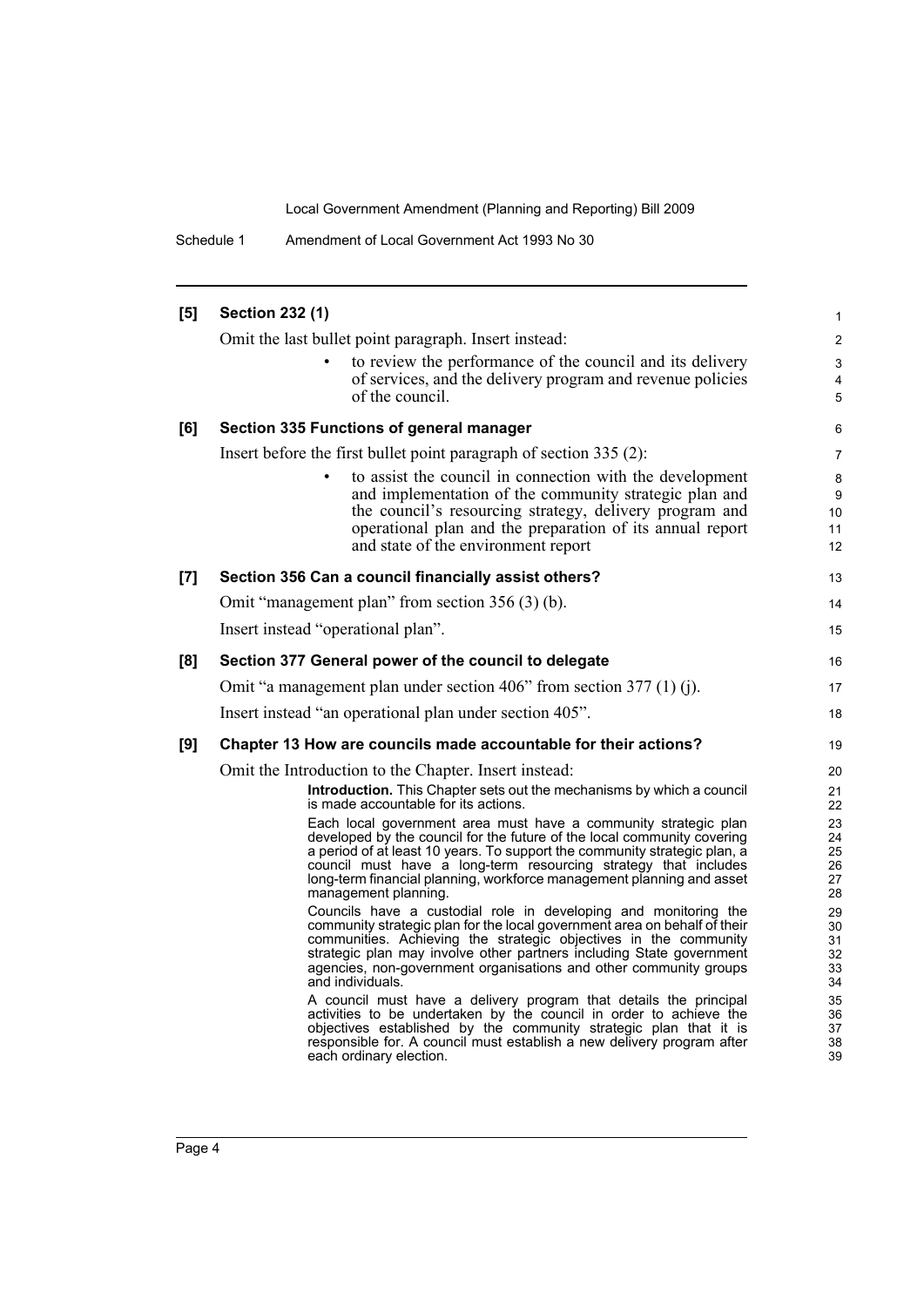Amendment of Local Government Act 1993 No 30 Schedule 1

25

Before the beginning of each year a council must adopt an operational plan that includes a statement of the council's revenue policy and the activities to be engaged in by the council during the year. Public notice is to be given by the council of its operational plan. A council is required to have 2 funds (a consolidated fund and a trust fund). It must keep proper accounts, which are to be audited annually. Each year a council is required to prepare an annual report to its community on its work and activities. Councils are directly accountable to the residents and ratepayers in their local government area. The Minister has a supervisory role in relation to councils. The Minister and the Director-General are able to request further information from councils, and the Director-General is able to authorise persons to investigate and report on matters connected with a council's work and activities and to direct a council to act on any recommendations contained in such a report. Members of the general public are entitled to inspect a wide range of council documents (see section 12). Members of the general public are also entitled, under the *Freedom of Information Act 1989*, to be given access to certain other documents held by a council. They are also entitled to require the correction of certain kinds of information in the event that the information is incomplete, incorrect, out of date or misleading. **[10] Chapter 13 How are councils made accountable for their actions?** Omit Part 2 of Chapter 13. Insert instead: **Part 2 Strategic planning 402 Community strategic plan** (1) Each local government area must have a community strategic plan that has been developed and endorsed by the council. A community strategic plan is a plan that identifies the main priorities and aspirations for the future of the local government area covering a period of at least 10 years from when the plan is endorsed. (2) A community strategic plan is to establish strategic objectives together with strategies for achieving those objectives. (3) The council must ensure that the community strategic plan: (a) addresses civic leadership, social, environmental and economic issues in an integrated manner, and (b) is based on social justice principles of equity, access, participation and rights, and (c) is adequately informed by relevant information relating to civic leadership, social, environmental and economic issues, and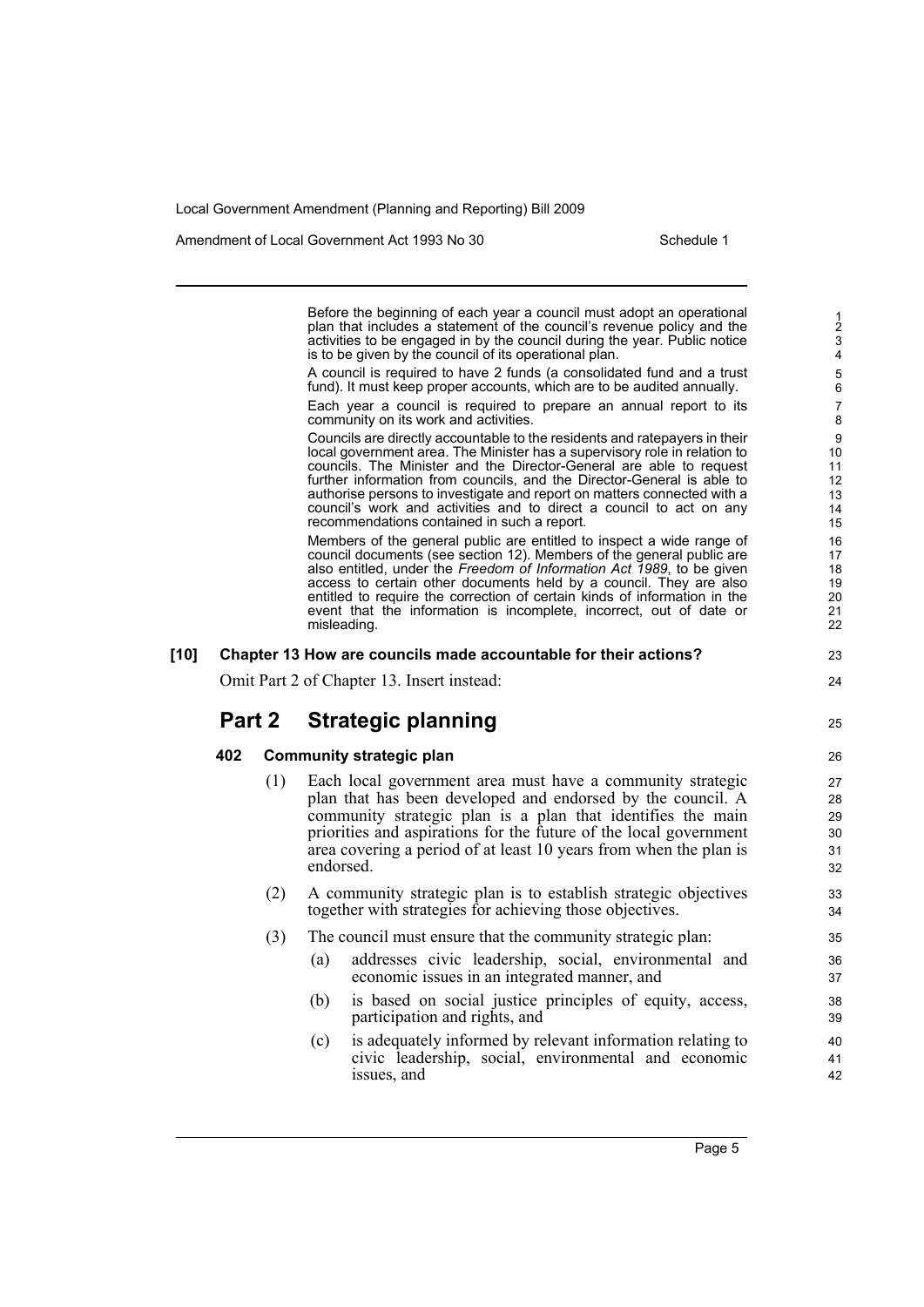|                         |     | (d)<br>is developed having due regard to the State government's<br>State Plan and other relevant State and regional plans of<br>the State government.                                                                                                                                                                                                                                                             |
|-------------------------|-----|-------------------------------------------------------------------------------------------------------------------------------------------------------------------------------------------------------------------------------------------------------------------------------------------------------------------------------------------------------------------------------------------------------------------|
|                         | (4) | The council must establish and implement a strategy (its<br><i>community engagement strategy</i> ), based on social justice<br>principles, for engagement with the local community when<br>developing the community strategic plan.                                                                                                                                                                               |
|                         | (5) | Following an ordinary election of councillors, the council must<br>review the community strategic plan before 30 June following the<br>election. The council may endorse the existing plan, endorse<br>amendments to the existing plan or develop and endorse a new<br>community strategic plan, as appropriate to ensure that the area<br>has a community strategic plan covering at least the next<br>10 years. |
|                         | (6) | A draft community strategic plan or amendment of a community<br>strategic plan must be placed on public exhibition for a period of<br>at least 28 days and submissions received by the council must be<br>considered by the council before the plan or amendment is<br>endorsed by the council.                                                                                                                   |
|                         | (7) | Within 28 days after a community strategic plan is endorsed, the<br>council must post a copy of the plan on the council's website and<br>provide a copy to the Director-General. A copy of a community<br>strategic plan may be provided to the Director-General by<br>notifying the Minister of the appropriate URL link to access the<br>plan on the council's website.                                         |
| 403                     |     | <b>Resourcing strategy</b>                                                                                                                                                                                                                                                                                                                                                                                        |
|                         | (1) | A council must have a long-term strategy (called its resourcing<br>strategy) for the provision of the resources required to implement<br>the strategies established by the community strategic plan that the<br>council is responsible for.                                                                                                                                                                       |
|                         | (2) | The resourcing strategy is to include long-term financial<br>workforce<br>planning,<br>management<br>planning<br>and<br>asset<br>management planning.                                                                                                                                                                                                                                                             |
| 404<br>Delivery program |     |                                                                                                                                                                                                                                                                                                                                                                                                                   |
|                         | (1) | A council must have a program (its <i>delivery program</i> ) detailing<br>the principal activities to be undertaken by the council to<br>implement the strategies established by the community strategic<br>plan within the resources available under the resourcing strategy.                                                                                                                                    |
|                         | (2) | The delivery program must include a method of assessment to<br>determine the effectiveness of each principal activity detailed in                                                                                                                                                                                                                                                                                 |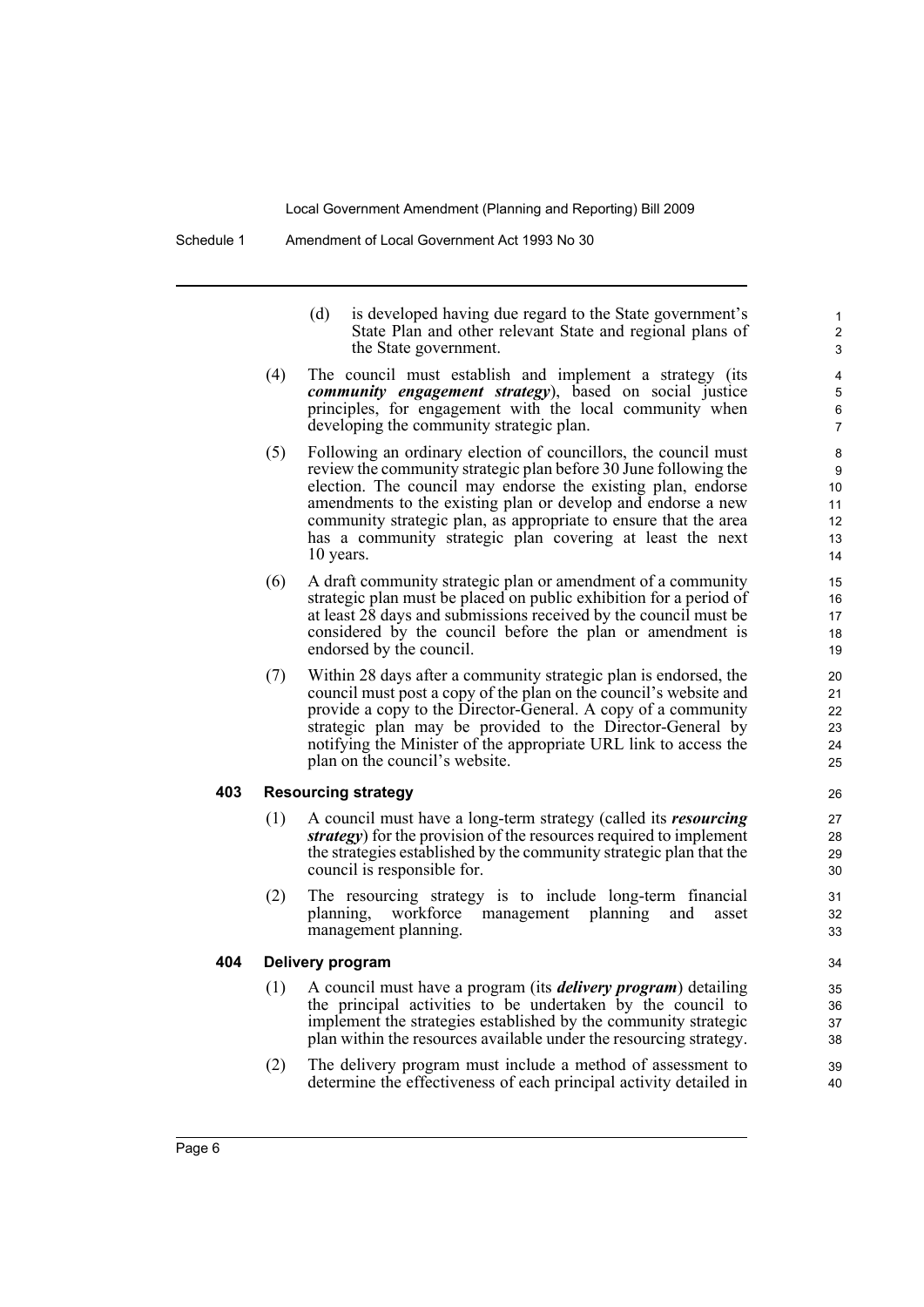Amendment of Local Government Act 1993 No 30 Schedule 1

the delivery program in implementing the strategies and achieving the strategic objectives at which the principal activity is directed.

- (3) The council must establish a new delivery program after each ordinary election of councillors to cover the principal activities of the council for the 4-year period commencing on 1 July following the election.
- (4) A draft delivery program must be placed on public exhibition for a period of at least 28 days and submissions received by the council must be considered by the council before the delivery program is adopted by the council.
- (5) The general manager must ensure that regular progress reports are provided to the council reporting as to its progress with respect to the principal activities detailed in its delivery program. Progress reports must be provided at least every 6 months.

#### **405 Operational plan**

- (1) A council must have a plan (its *operational plan*) that is adopted before the beginning of each year and details the activities to be engaged in by the council during the year as part of the delivery program covering that year.
- (2) An operational plan must include a statement of the council's revenue policy for the year covered by the operational plan. The statement of revenue policy must include the statements and particulars required by the regulations.
- (3) A council must prepare a draft operational plan and give public notice of the draft indicating that submissions may be made to the council at any time during the period (not less than 28 days) that the draft is to be on public exhibition. The council must publicly exhibit the draft operational plan in accordance with the notice.
- (4) During the period of public exhibition, the council must have for inspection at its office (and at such other places as it may determine) a map that shows those parts of its area to which each category and sub-category of the ordinary rate and each special rate included in the draft operational plan applies.
- (5) In deciding on the final operational plan to be adopted, a council must consider any submissions that have been made concerning the draft plan.
- (6) The council must post a copy of its operational plan on the council's website within 28 days after the plan is adopted.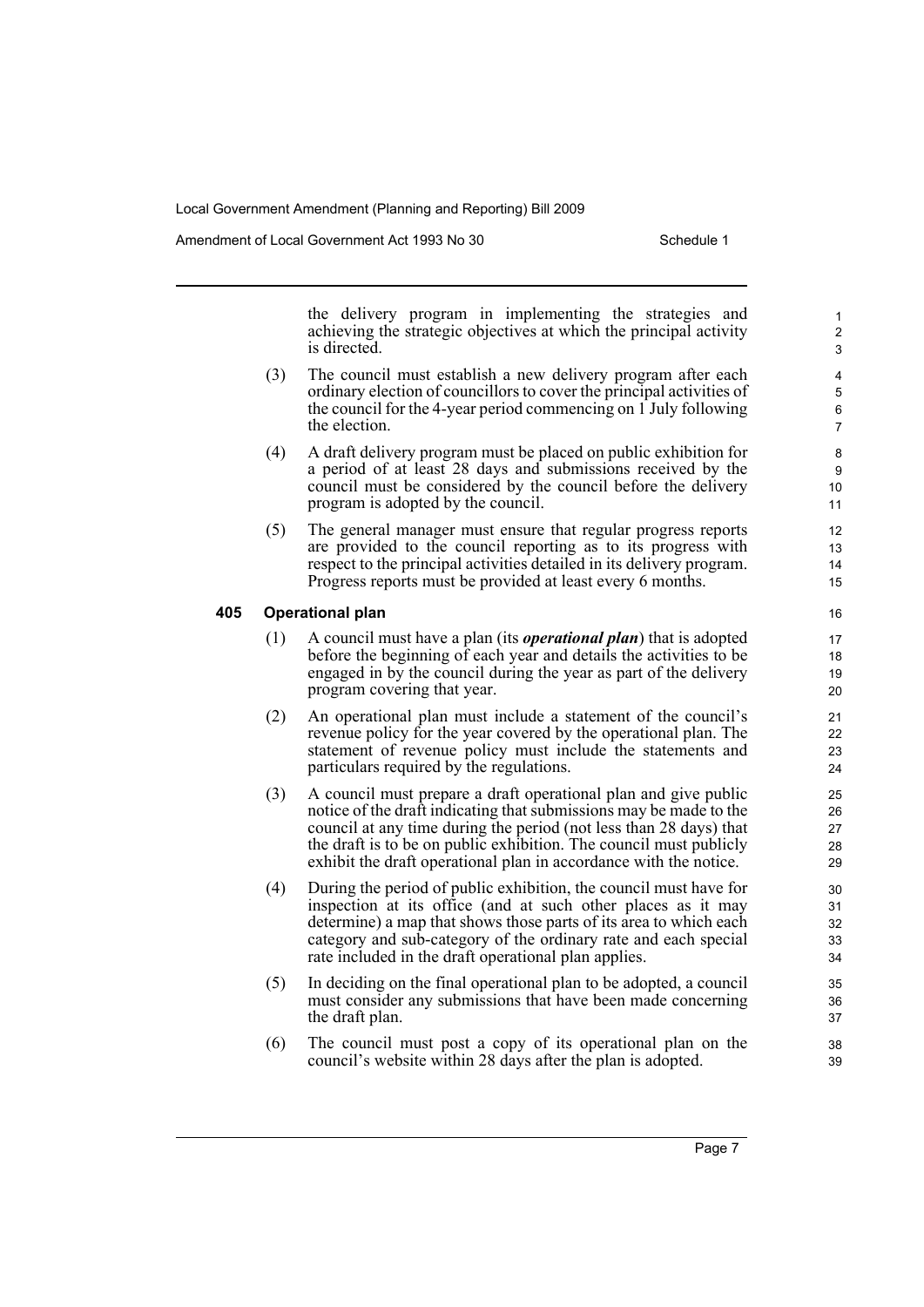|        | 406                                |     |                                                                                                                                                                                                                                                                                                                              | Integrated planning and reporting guidelines                                                                                                                                     | 1                                 |  |
|--------|------------------------------------|-----|------------------------------------------------------------------------------------------------------------------------------------------------------------------------------------------------------------------------------------------------------------------------------------------------------------------------------|----------------------------------------------------------------------------------------------------------------------------------------------------------------------------------|-----------------------------------|--|
|        |                                    | (1) |                                                                                                                                                                                                                                                                                                                              | The Director-General is to establish integrated planning and<br>reporting guidelines (referred to in this Chapter as the guidelines)<br>for the purposes of this Chapter.        | $\overline{\mathbf{c}}$<br>3<br>4 |  |
|        |                                    | (2) | The guidelines can impose requirements in connection with the<br>preparation, development and review of, and the contents of, the<br>community strategic plan, resourcing strategy, delivery program,<br>operational plan, community engagement strategy, annual report<br>and state of the environment report of a council. |                                                                                                                                                                                  |                                   |  |
|        |                                    | (3) |                                                                                                                                                                                                                                                                                                                              | In particular (but without limiting subsection $(2)$ ), the guidelines<br>can impose requirements in relation to any of the following:                                           | 10<br>11                          |  |
|        |                                    |     | (a)                                                                                                                                                                                                                                                                                                                          | the procedures to be followed in the preparation,<br>development or review of plans, strategies, programs and<br>reports,                                                        | 12<br>13<br>14                    |  |
|        |                                    |     | (b)                                                                                                                                                                                                                                                                                                                          | the matters to be addressed or provided for by plans,<br>strategies, programs and reports,                                                                                       | 15<br>16                          |  |
|        |                                    |     | (c)                                                                                                                                                                                                                                                                                                                          | requirements for consultation in connection with the<br>preparation, development or review of plans, strategies<br>and programs,                                                 | 17<br>18<br>19                    |  |
|        |                                    |     | (d)                                                                                                                                                                                                                                                                                                                          | the matters to be taken into account or to which regard is<br>to be had in connection with the preparation, development<br>or review of plans, strategies, programs and reports. | 20<br>21<br>22                    |  |
|        |                                    | (4) |                                                                                                                                                                                                                                                                                                                              | A council must ensure that the requirements of the guidelines are<br>complied with.                                                                                              | 23<br>24                          |  |
|        |                                    | (5) | The guidelines can include other material for the guidance of<br>councils in connection with the plans, strategies, programs and<br>reports to which this section applies.                                                                                                                                                   |                                                                                                                                                                                  | 25<br>26<br>27                    |  |
|        |                                    | (6) |                                                                                                                                                                                                                                                                                                                              | The Director-General may review and amend the guidelines from<br>time to time.                                                                                                   | 28<br>29                          |  |
|        |                                    | (7) |                                                                                                                                                                                                                                                                                                                              | The guidelines and any amendment of the guidelines must be<br>posted on the Department's website and notified in writing to<br>each council by the Director-General.             | 30<br>31<br>32                    |  |
| $[11]$ |                                    |     |                                                                                                                                                                                                                                                                                                                              | Section 410 Alternative use of money raised by special rates or charges                                                                                                          | 33                                |  |
|        |                                    |     |                                                                                                                                                                                                                                                                                                                              | Omit "management plan" from section 410 (2) wherever occurring.                                                                                                                  | 34                                |  |
|        | Insert instead "operational plan". |     |                                                                                                                                                                                                                                                                                                                              |                                                                                                                                                                                  | 35                                |  |
|        |                                    |     |                                                                                                                                                                                                                                                                                                                              |                                                                                                                                                                                  |                                   |  |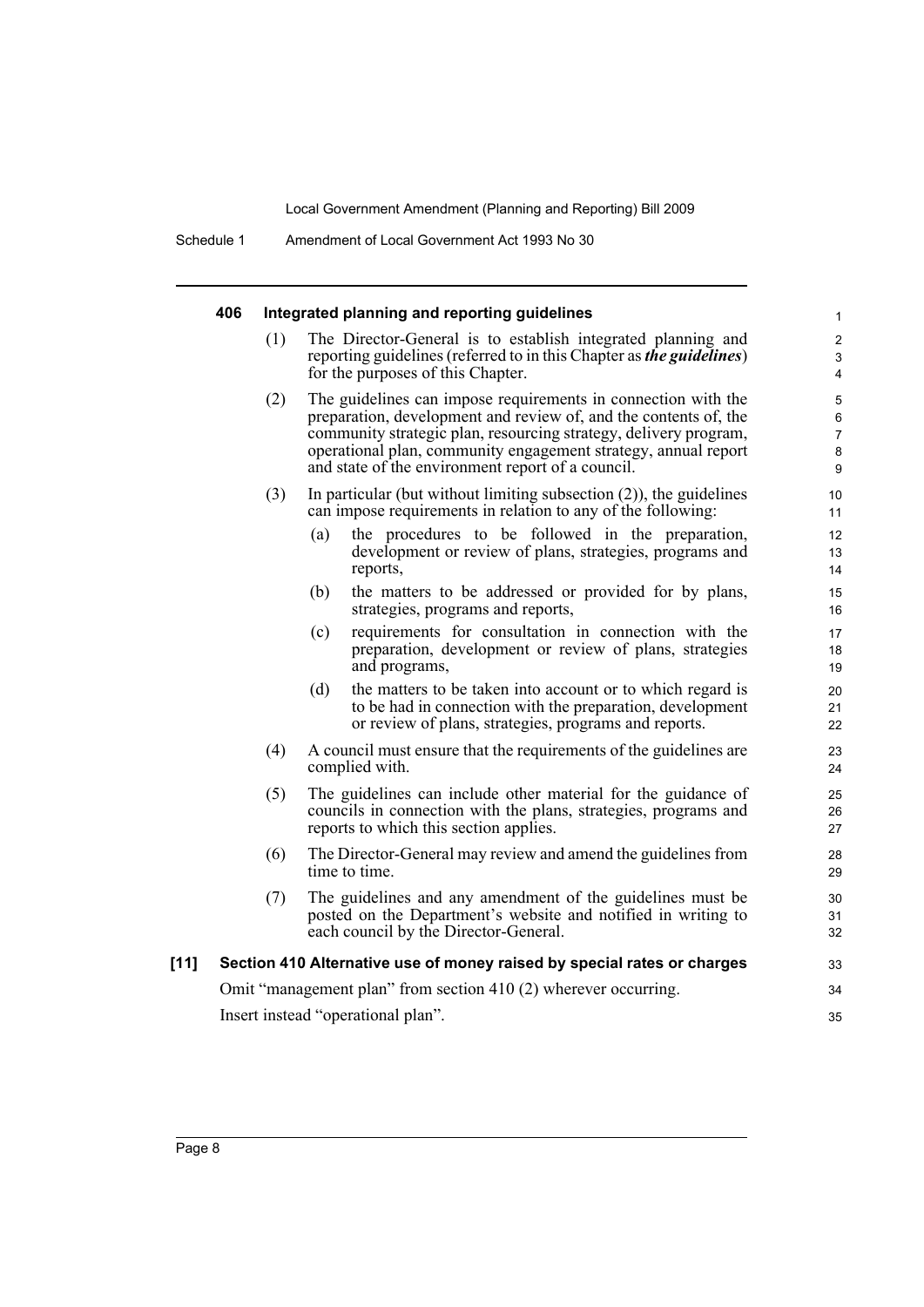Amendment of Local Government Act 1993 No 30 Schedule 1

| $[12]$ |     | Sections 428 and 428A                                                                                                                                                                                                                                                                                                                                                                                                                  |
|--------|-----|----------------------------------------------------------------------------------------------------------------------------------------------------------------------------------------------------------------------------------------------------------------------------------------------------------------------------------------------------------------------------------------------------------------------------------------|
|        |     | Omit section 428. Insert instead:                                                                                                                                                                                                                                                                                                                                                                                                      |
| 428    |     | <b>Annual reports</b>                                                                                                                                                                                                                                                                                                                                                                                                                  |
|        | (1) | Within 5 months after the end of each year, a council must<br>prepare a report (its <i>annual report</i> ) for that year reporting as to<br>its achievements in implementing its delivery program and the<br>effectiveness of the principal activities undertaken in achieving<br>the objectives at which those principal activities are directed.                                                                                     |
|        | (2) | The annual report in the year in which an ordinary election of<br>councillors is to be held must also report as to the council's<br>achievements in implementing the community strategic plan over<br>the previous 4 years.                                                                                                                                                                                                            |
|        | (3) | An annual report must be prepared in accordance with the<br>guidelines under section 406.                                                                                                                                                                                                                                                                                                                                              |
|        | (4) | An annual report must contain the following:                                                                                                                                                                                                                                                                                                                                                                                           |
|        |     | a copy of the council's audited financial reports prepared<br>(a)<br>in accordance with the Local Government Code of<br>Accounting Practice and Financial Reporting published<br>by the Department, as in force from time to time,                                                                                                                                                                                                     |
|        |     | such other information as the regulations or the guidelines<br>(b)<br>under section 406 may require.                                                                                                                                                                                                                                                                                                                                   |
|        | (5) | A copy of the council's annual report must be posted on the<br>council's website and provided to the Minister and such other<br>persons and bodies as the regulations may require. A copy of a<br>council's annual report may be provided to the Minister by<br>notifying the Minister of the appropriate URL link to access the<br>report on the council's website.                                                                   |
| 428A   |     | State of the environment reports                                                                                                                                                                                                                                                                                                                                                                                                       |
|        | (1) | The annual report of a council in the year in which an ordinary<br>election of councillors is to be held must include a report (a state<br>of the environment report) as to the state of the environment in<br>the local government area in relation to such environmental<br>issues as may be relevant to the objectives for the environment<br>established by the community strategic plan (the <i>environmental</i><br>objectives). |
|        | (2) | A state of the environment report must be prepared in accordance<br>with the guidelines under section 406.                                                                                                                                                                                                                                                                                                                             |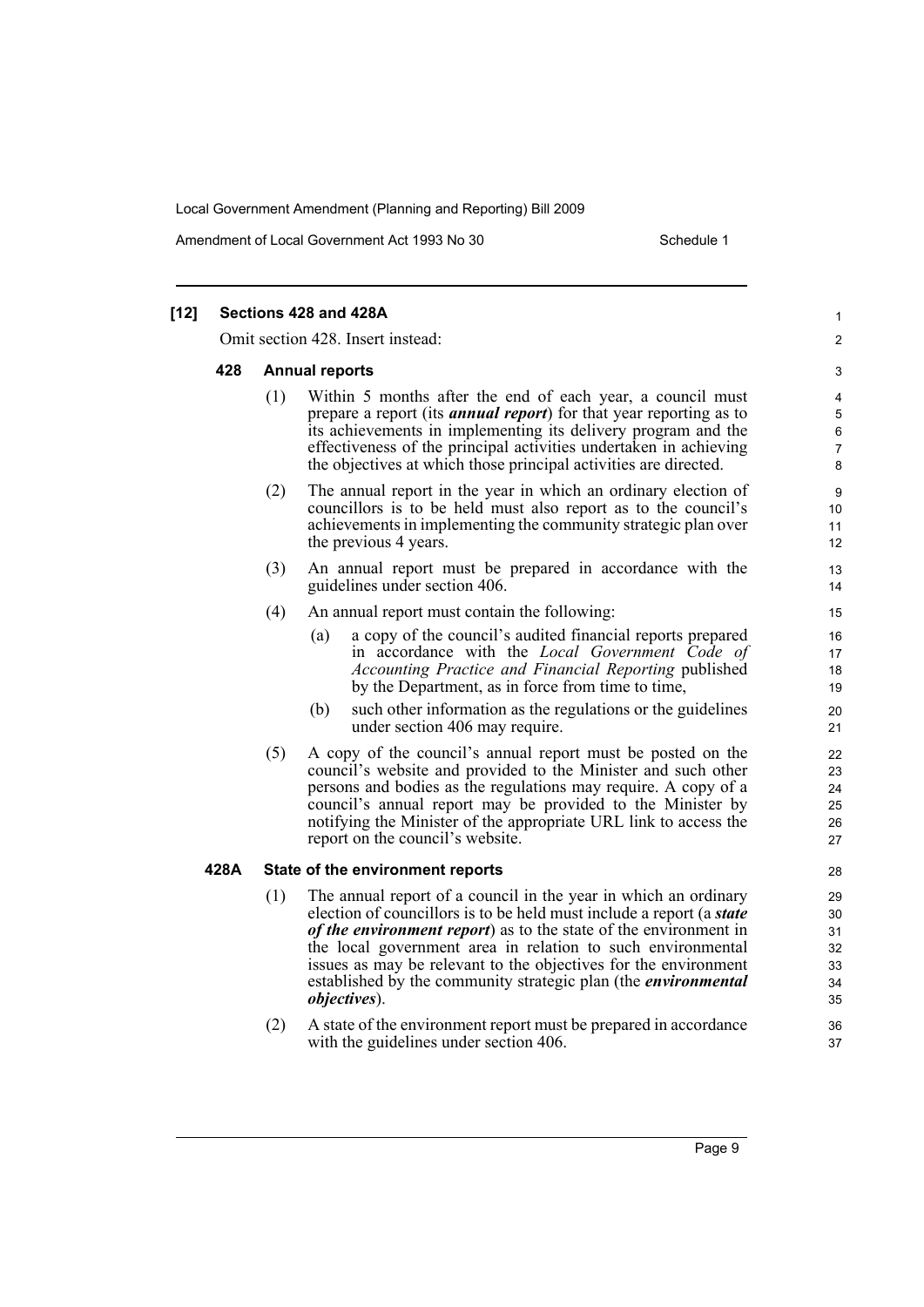management plan

|        | (3)                | The state of the environment report is to:                                                                                                                                                                                                                                                                                                                                                                                                  | 1                                     |
|--------|--------------------|---------------------------------------------------------------------------------------------------------------------------------------------------------------------------------------------------------------------------------------------------------------------------------------------------------------------------------------------------------------------------------------------------------------------------------------------|---------------------------------------|
|        |                    | establish relevant environmental indicators for each<br>(a)<br>environmental objective, and                                                                                                                                                                                                                                                                                                                                                 | $\overline{\mathbf{c}}$<br>3          |
|        |                    | report on, and update trends in, each such environmental<br>(b)<br>indicator, and                                                                                                                                                                                                                                                                                                                                                           | 4<br>5                                |
|        |                    | identify all major environmental impacts (being events and<br>(c)<br>activities that have a major impact on environmental<br>objectives).                                                                                                                                                                                                                                                                                                   | 6<br>7<br>8                           |
|        | (4)                | A state of the environment report for a council's area may be<br>prepared as part of and for the purposes of a state of the<br>environment report for a larger area (such as a region or a<br>catchment management area) and a report for the larger area that<br>includes the required information in respect of the council's area<br>may be included in the council's annual report as the council's<br>state of the environment report. | 9<br>10<br>11<br>12<br>13<br>14<br>15 |
| [13]   | <b>Section 532</b> |                                                                                                                                                                                                                                                                                                                                                                                                                                             | 16                                    |
|        |                    | Omit the section. Insert instead:                                                                                                                                                                                                                                                                                                                                                                                                           | 17                                    |
|        | 532                | Publication of draft operational plan                                                                                                                                                                                                                                                                                                                                                                                                       | 18                                    |
|        |                    | A council must not make a rate or charge until it has given public<br>notice (in accordance with section 405) of its draft operational<br>plan for the year for which the rate or charge is to be made and<br>has considered any matters concerning the draft operational plan<br>(in accordance with that section).                                                                                                                        | 19<br>20<br>21<br>22<br>23            |
| $[14]$ |                    | Chapter 15, Part 4 Making of rates and charges                                                                                                                                                                                                                                                                                                                                                                                              | 24                                    |
|        |                    | Omit from the chart at the end of the Part:                                                                                                                                                                                                                                                                                                                                                                                                 | 25                                    |
|        |                    | Council prepares draft management plan which<br>ss 402, 404<br>includes the council's revenue policy for the next<br>year                                                                                                                                                                                                                                                                                                                   |                                       |
|        |                    | Council publicly exhibits draft management plan<br>$s\,405(1)$                                                                                                                                                                                                                                                                                                                                                                              |                                       |
|        |                    | Public notice of draft management plan for not less<br>$ss 405 (2)$ ,<br>than 28 days<br>532                                                                                                                                                                                                                                                                                                                                                |                                       |
|        |                    | Council considers submissions concerning draft<br>ss 406 (2),                                                                                                                                                                                                                                                                                                                                                                               |                                       |

Council adopts management plan s 406

706 (2)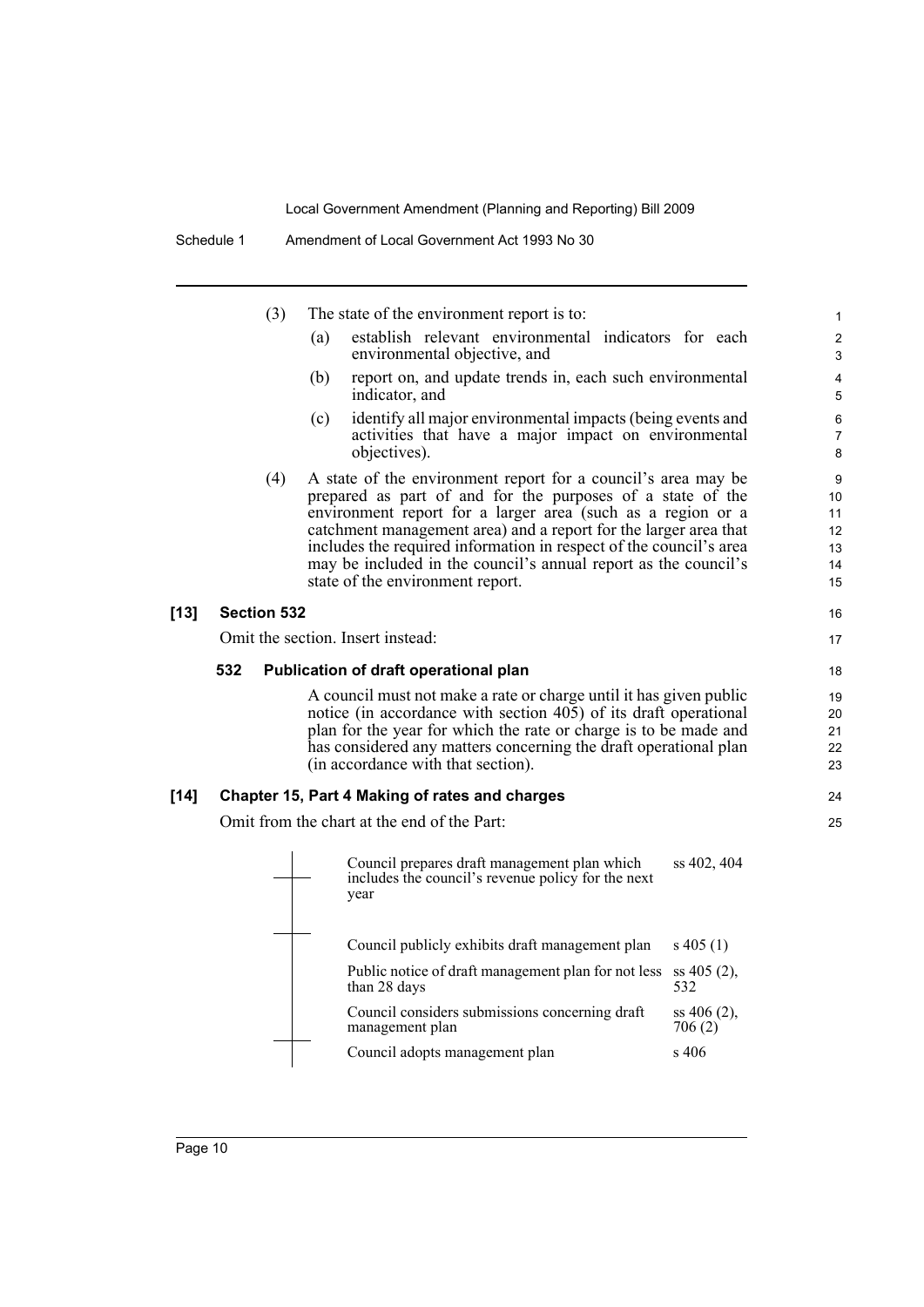1

Insert instead:

| Council prepares draft operational plan which<br>includes the council's revenue policy for the next<br>year | $\mathrm{s}$ 405        |
|-------------------------------------------------------------------------------------------------------------|-------------------------|
| Council publicly exhibits draft operational plan                                                            | $s\ 405(3)$             |
| Public notice of draft operational plan for not less<br>than 28 days                                        | $ss 405(3)$ ,<br>532    |
| Council considers submissions concerning draft<br>operational plan                                          | $ss 405(5)$ ,<br>706(2) |
| Council adopts operational plan                                                                             | s 405 (1)               |

| $[15]$ | Section 574 Appeal on question of whether land is rateable or subject to<br>a charge                                                   | $\overline{2}$<br>3 |
|--------|----------------------------------------------------------------------------------------------------------------------------------------|---------------------|
|        | Omit "management plan" from the note to the section.                                                                                   | 4                   |
|        | Insert instead "operational plan".                                                                                                     | 5                   |
| $[16]$ | Section 610B Fees to be determined in accordance with pricing<br>methodologies                                                         | 6<br>$\overline{7}$ |
|        | Omit "management plan" wherever occurring.                                                                                             | 8                   |
|        | Insert instead "operational plan".                                                                                                     | 9                   |
| $[17]$ | Section 610F Public notice of fees                                                                                                     | 10                  |
|        | Omit "management plan" wherever occurring.                                                                                             | 11                  |
|        | Insert instead "operational plan".                                                                                                     | 12                  |
| $[18]$ | <b>Schedule 6 Regulations</b>                                                                                                          | 13                  |
|        | Omit "The form and content of management plans" from the examples under<br>clause 18.                                                  | 14<br>15            |
|        | Insert instead "The form and content of community strategic plans, resourcing<br>strategies, delivery programs and operational plans". | 16<br>17            |
| $[19]$ | Schedule 8 Savings, transitional and other provisions consequent on<br>the enactment of other Acts                                     | 18<br>19            |
|        | Insert at the end of clause $1(1)$ :                                                                                                   | 20                  |
|        | Local Government Amendment (Planning and Reporting) Act<br>2009                                                                        | 21<br>22            |
|        |                                                                                                                                        |                     |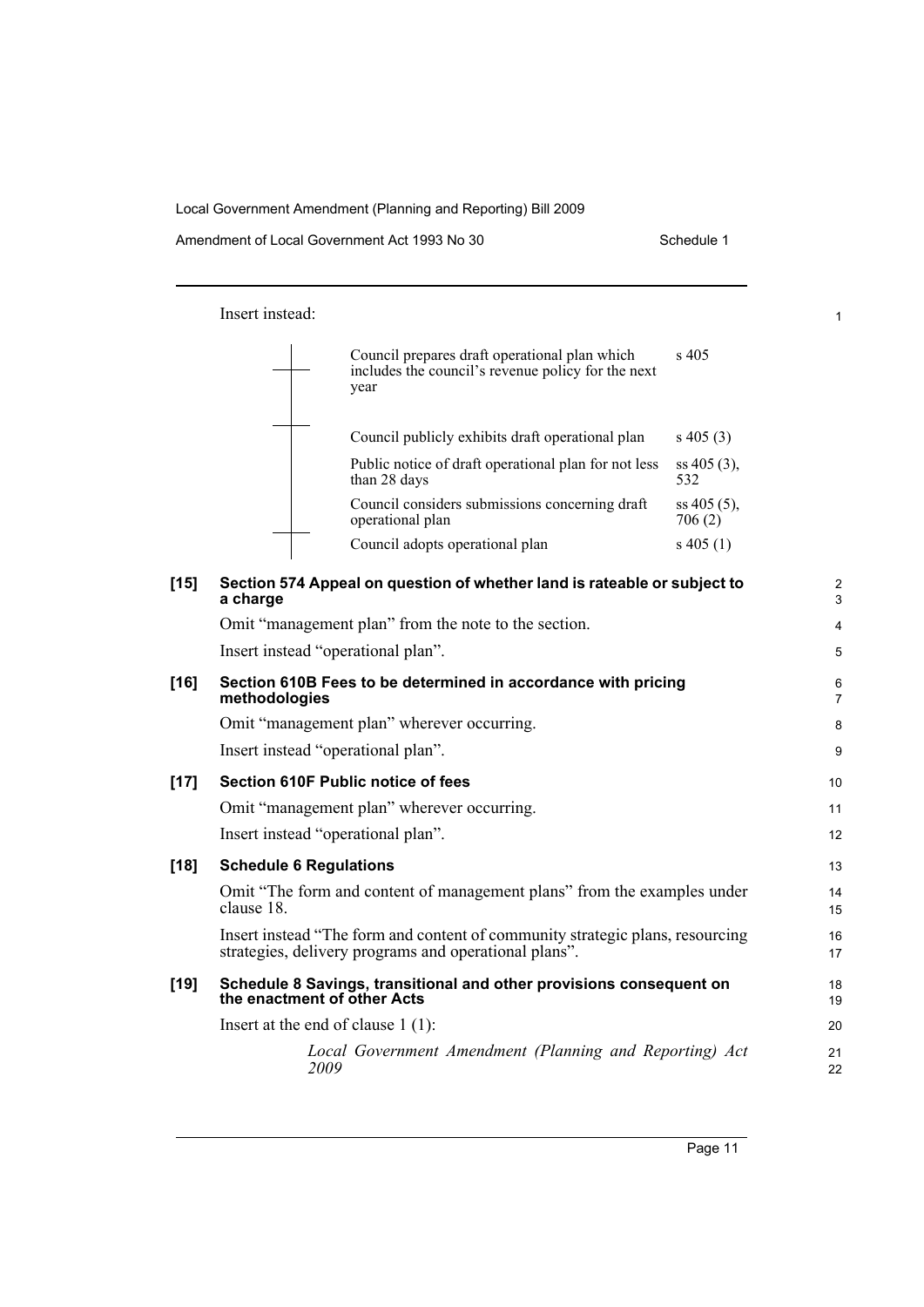Schedule 1 Amendment of Local Government Act 1993 No 30

#### **[20] Schedule 8** Insert at the end of the Schedule with appropriate Part and clause numbering: **Part Provisions consequent on enactment of Local Government Amendment (Planning and Reporting) Act 2009 Definitions** In this Part: *existing annual report provisions* means section 428 as in force immediately before the substitution of that section by the 2009 amending Act. *existing management plan provisions* means the provisions of Part 2 of Chapter 13 as in force immediately before the substitution of that Part by the 2009 amending Act. *new annual report provisions* means sections 428 and 428A as substituted and inserted by the 2009 amending Act. *new strategic planning provisions* means the provisions of Part 2 of Chapter 13 as substituted by the 2009 amending Act. *2009 amending Act* means the *Local Government Amendment (Planning and Reporting) Act 2009*. **Phasing in of new strategic planning provisions** (1) A council must comply with the new strategic planning provisions in accordance with the following timetable: (a) a council in group 1 must endorse a community strategic plan and adopt a resourcing strategy, delivery program and first operational plan by  $30$  June  $2010$ , (b) a council in group 2 must endorse a community strategic plan and adopt a resourcing strategy, delivery program and first operational plan by 30 June 2011, (c) a council in group 3 must endorse a community strategic plan and adopt a resourcing strategy, delivery program and first operational plan by 30 June 2012 or a later date determined by the Minister under subclause (3). (2) The Minister may by order published in the Gazette place a council in group 1, 2 or 3 for the purposes of this clause. (3) The Minister may by order published in the Gazette determine a later date for the purposes of subclause (1) (c). 1 2 3 4 5 6 7 8 **9** 10 11 12 13 14 15 16 17 18 19 20 21 22 23 24 25 26 27 28 29 30 31 32 33 34 35 36